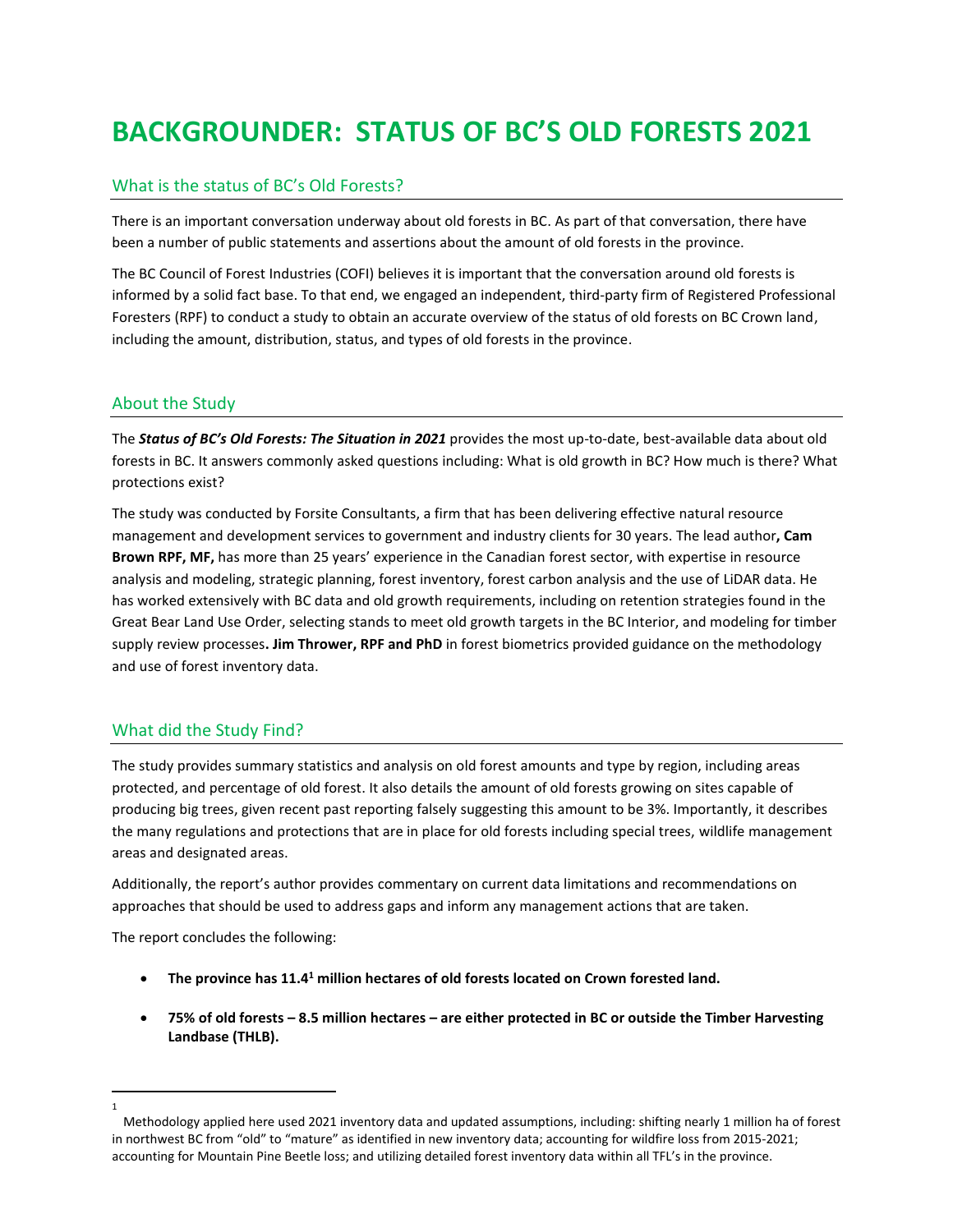- While all old forests contribute to biodiversity, there has been much public discussion about the amount of old forests growing on sites capable of producing big trees – with some reports falsely suggesting this amount to be 3%. In reality, the study found **over 3.3 million ha of old forests, or about 30%, are growing on high productivity sites capable of producing big trees.**
- Relying on simple statistics from BC's inventory data to identify ecosystems at risk is not recommended as local context and data limitations are not addressed. **Detailed assessments of old growth conditions must be completed regionally** in conjunction with local experts, including First Nations and forest professionals, to ensure sufficient context is available to support discussions and management decisions.

# **Frequently Asked Questions**

# **1. What is old growth?**

- In British Columbia, an "old" forest is defined by the provincial government:
	- o In wet and very dry ecosystems, 250+ years is considered "old"
		- o In other ecosystems: Conifer at 140+ years are "old"; Deciduous at 100+ years

# **2. What do old forests look like?**

- Old forests can look very different, depending on their location and climate
- BC has 14 ecosystem zones that have different growing conditions and different old forests
- The type and frequency of natural disturbances, such as wildfire, that occur in an ecosystem determine how much old growth there would be naturally, and the typical age range of the forest. Varying growing conditions result in a wide range of tree species and sizes, including short stands in less productive ecosystems and tall stands in highly productive ecosystems

# **3. How are forests measured?**

# Identifying forest inventory

- The province of BC maintains a database of forest stands (groups of trees) called the "Vegetation Resource Inventory" (VRI)
- The data is used for mapping BC's forests and assessing characteristics, such as height, species, age, and density over large areas
- VRI is based mostly on manual interpretation of 3D aerial photographs of forests
- Due to known limitations of identifying ages via photography, it is very likely that the overall area of old forests in BC is underestimated

# Estimating the amount of old forests

- The *Status of BC's Old Forests: 2021* report contains the most up-to-date calculations of old forests in BC
- The report includes all of BC's Crown lands in a single dataset, describing each location's forest condition, elevation, growth potential, ecosystem (biogeoclimatic) label, protected status, and potential for future harvest
	- $\circ$  Calculations are current to January 2021, reflecting forest harvesting, fires and Mountain Pine Beetle impacts up to that date
	- $\circ$  The Government of BC's age-based definitions for old growth were used to identify old forests in the provincial forest inventory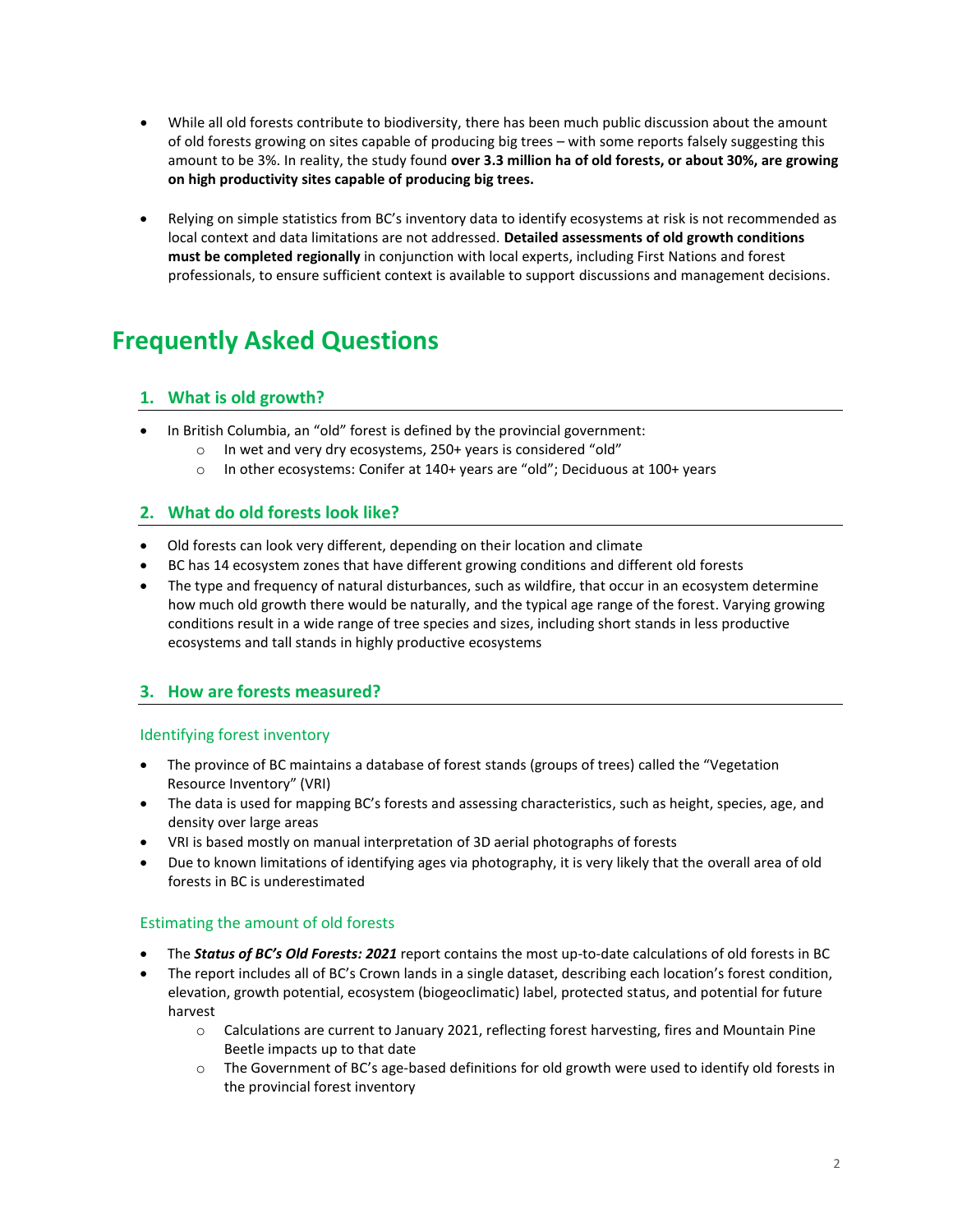## **4. How much old forest is in BC?**

- **The province has 55.4 million hectares of Crown forested land, 11.4<sup>2</sup> million hectares of which is considered to be old forests**
	- o 43% of forests on the Coast of BC are considered "old", while 13% in the southern Interior and 19% in the northern Interior are considered old; This reflects the differences in forest types and natural disturbance patterns
- Due to known limitations of identifying ages via imagery, it is very likely that the overall area of old forests in BC is underestimated

| Region                                | Early      | Mid        | Mature     | Old        | Total      | Percent Old |
|---------------------------------------|------------|------------|------------|------------|------------|-------------|
| Coast                                 | 1,257,514  | 1,208,089  | 2,138,524  | 3,435,752  | 8,039,880  | 43%         |
| Northern Interior                     | 5,300,897  | 9,934,680  | 9,922,282  | 5,797,732  | 30,955,591 | 19%         |
| Southern Interior                     | 4.894.883  | 3.949.598  | 5.389.607  | 2.184.422  | 16,418,510 | 13%         |
| Province                              | 11,453,294 | 15,092,367 | 17,450,413 | 11,417,906 | 55,413,980 | 21%         |
| Vancouver Island<br>(subset of Coast) | 501.049    | 423,873    | 301.953    | 770,172    | 1,997,047  | 39%         |



Table 3. Crown forested area by seral stage for Natural Resource Operations Regions in BC

## **5. How much old forest is protected?**

- **75% of old forests in BC – 8.5 million hectares – are protected or outside of the Timber Harvesting Landbase**
- 88% of old Crown forests on the Coast are protected or outside of the Timber Harvesting Landbase
- 66-76% of old Crown forests in the Interior are protected or outside of the Timber Harvesting Landbase

Table 4. Old forest on Crown lands by protection status

| Region            | Protected | Non-Timber<br>Harvesting<br>Landbase | Harvestable | Total      | % Not<br>Harvestable |
|-------------------|-----------|--------------------------------------|-------------|------------|----------------------|
| Coast             | 2,228,126 | 796,498                              | 411,128     | 3,435,752  | 88%                  |
| Northern Interior | 1,194,009 | 2.639.059                            | 1,964,665   | 5,797,732  | 66%                  |
| Southern Interior | 1.015.252 | 637,522                              | 531,649     | 2,184,422  | 76%                  |
| Province          | 4,437,386 | 4.073.078                            | 2.907.442   | 11,417,906 | 75%                  |

 $<sup>2</sup>$  Methodology applied here used 2021 inventory data and updated assumptions, including: shifting nearly 1 million ha of forest</sup> in northwest BC from "old" to "mature" as identified in new inventory data; accounting for wildfire loss from 2015-2021; accounting for Mountain Pine Beetle loss; and utilizing detailed forest inventory data within all TFLs in the province.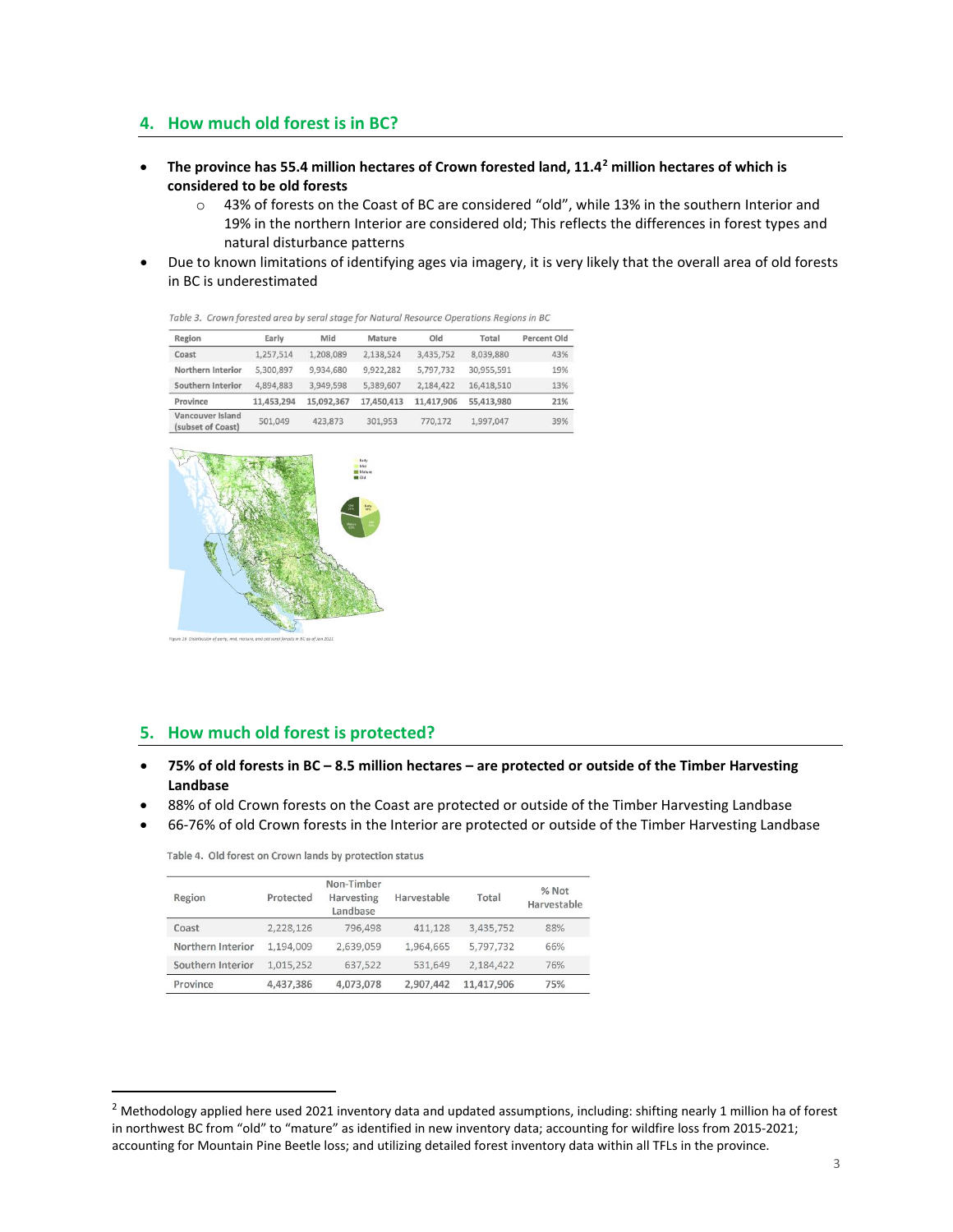# *6.* **How are old forests protected?**

#### Parks & Protected Areas

- BC has the largest provincial park system in Canada, with 644 parks over 10,522,672 hectares
- It also has 3 National Park Reserves, 4 National Parks covering 614,187 hectares, 6 National Wildlife areas and other National Protected Areas covering 1,159,423 hectares, which all contribute to the protection of old forests
- BC also has a number of conservation measures, such as 148 ecological reserves, 84 protected areas, 158 conservancies and 2 recreation areas

#### **Old Growth Order and Old Growth Management Areas**

- BC's 'Non-Spatial Old Growth Order' sets the broad framework for managing old growth when local Land Use Plan Orders have not done so already
- These orders establish old growth targets to ensure old growth is represented in all ecosystems which can be met a variety of ways

#### Special Tree Protection Regulation

- The Province of BC legislated a Special Tree Protection Regulation in 2020, prohibiting the harvesting, damage or destruction of standing trees that are of certain species, location and diameter, and providing for a 56 metre radius buffer of supporting trees
	- o Examples include: Yellow Cedar at 265 cm breast height; Coastal Douglas fir at 270 cm; Interior Douglas fir at 160 cm; Coastal Western Red Cedar at 385 cm; Interior Western Red Cedar at 290 cm, and more

#### Great Bear Rainforest

- The Great Bear Rainforest (GBR) is a temperate rainforest comprising of 6.4 million hectares along the north and central coasts of BC
- Management is guided by the Great Bear Rainforest Land Use Order (2016) with principles of ecosystembased management tailored to this unique area
- The GBR provides significant coastal old forest protection using both large protected areas and old seral retention targets

#### Old Forests Protected by Other Values

• In addition to the old-growth specific mechanisms listed above, additional conservation efforts have also helped preserve old forests including but not limited to the creation of Wildlife Management Areas, Ungulate Winter Ranges, Provincial Recovery Programs and Wildlife Habitat Areas

#### Old Growth Harvesting Deferrals

- The harvesting of old growth in 11 areas of the province was deferred in fall 2020, for up to 4 years while consultation with Indigenous leaders takes place and new old forest objectives are set for traditional territories
- These most recent deferrals are incremental to areas that are already protected for other reasons